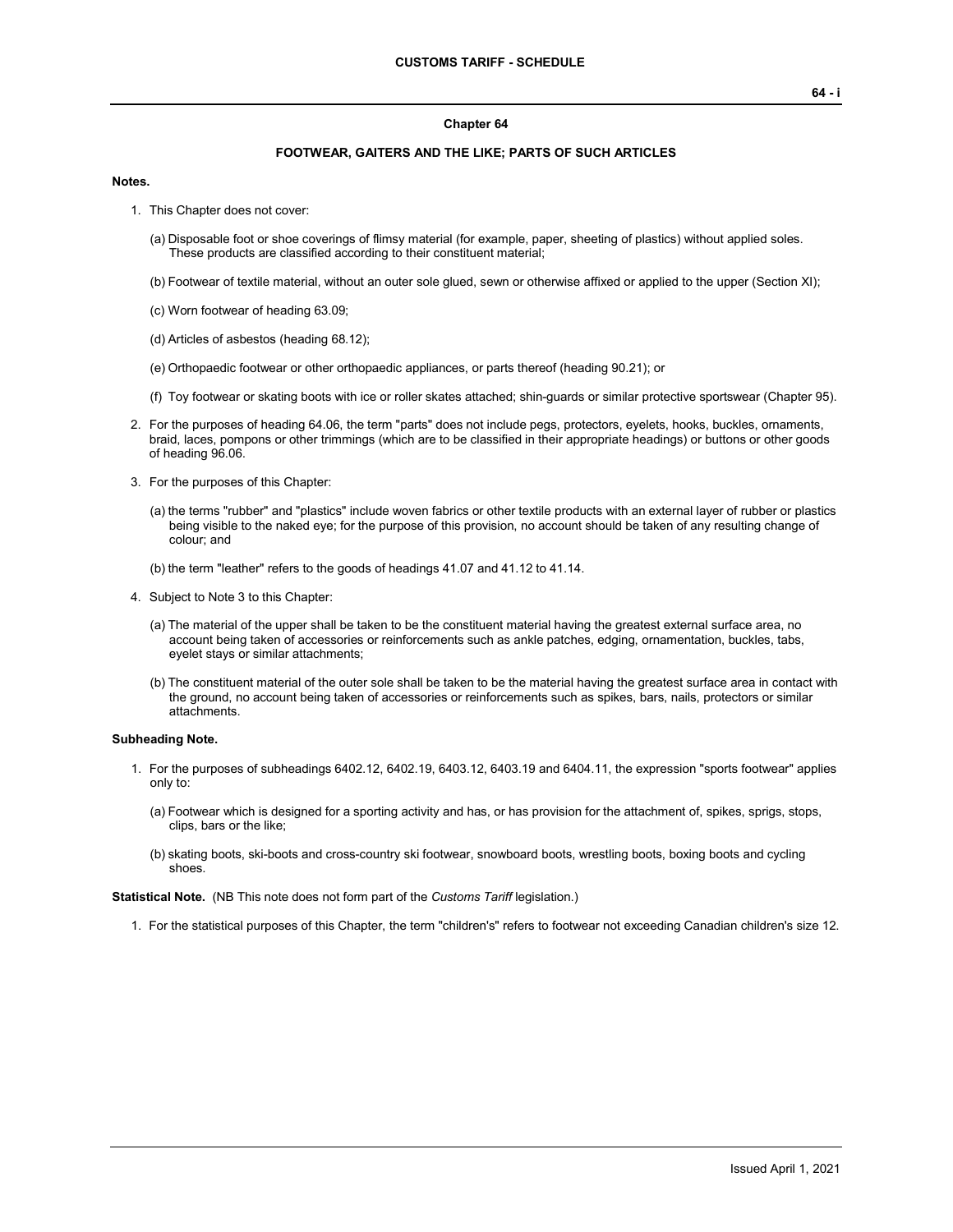| <b>Tariff</b><br>Item | SS | <b>Description of Goods</b>                                                                                                                                                                                               | Unit of<br>Meas. | <b>MFN</b><br><b>Tariff</b> | <b>Applicable</b><br><b>Preferential Tariffs</b>                                                                                                                        |
|-----------------------|----|---------------------------------------------------------------------------------------------------------------------------------------------------------------------------------------------------------------------------|------------------|-----------------------------|-------------------------------------------------------------------------------------------------------------------------------------------------------------------------|
| 64.01                 |    | Waterproof footwear with outer soles and uppers of rubber or of<br>plastics, the uppers of which are neither fixed to the sole nor assembled<br>by stitching, riveting, nailing, screwing, plugging or similar processes. |                  |                             |                                                                                                                                                                         |
| 6401.10               |    | -Footwear incorporating a protective metal toe-cap                                                                                                                                                                        |                  |                             |                                                                                                                                                                         |
|                       |    | - - - Of rubber:                                                                                                                                                                                                          |                  |                             |                                                                                                                                                                         |
|                       |    | 6401.10.11 00 - - - - Riding boots solely of rubber                                                                                                                                                                       | <b>PAR</b>       | 20%                         | AUT, NZT, LDCT, GPT,<br>UST, MXT, CIAT, CT,<br>CRT, IT, NT, SLT, PT,<br>COLT, JT, PAT, HNT,<br>KRT, CEUT, UAT,<br>CPTPT, UKT: Free                                      |
|                       |    | 6401.10.19 00 - - - - Other                                                                                                                                                                                               | <b>PAR</b>       | 20%                         | AUT, NZT, LDCT, UST,<br>MXT, CIAT, CT, CRT,<br>IT, NT, SLT, PT, COLT,<br>JT, PAT, HNT, CEUT,<br>UAT, UKT: Free<br><b>KRT: 7%</b><br>CPTPT: 20%                          |
|                       |    | 6401.10.20 00 - - - Of plastics                                                                                                                                                                                           | <b>PAR</b>       | 20%                         | LDCT, UST, MXT, CIAT,<br>CT, CRT, IT, NT, SLT,<br>PT, COLT, JT, PAT,<br>HNT, CEUT, UAT,<br>UKT: Free<br>AUT: 18.5%<br>NZT: 18.5%<br><b>KRT: 7%</b><br><b>CPTPT: 20%</b> |
|                       |    | -Other footwear:                                                                                                                                                                                                          |                  |                             |                                                                                                                                                                         |
| 6401.92               |    | - -Covering the ankle but not covering the knee                                                                                                                                                                           |                  |                             |                                                                                                                                                                         |
|                       |    | - - - Riding boots:                                                                                                                                                                                                       |                  |                             |                                                                                                                                                                         |
|                       |    | 6401.92.11 00 - - - - Of rubber                                                                                                                                                                                           | PAR              | 20%                         | AUT, NZT, LDCT, GPT,<br>UST, MXT, CIAT, CT,<br>CRT, IT, NT, SLT, PT,<br>COLT, JT, PAT, HNT,<br>KRT, CEUT, UAT,<br>CPTPT, UKT: Free                                      |
|                       |    | 6401.92.12 00 - - - - Of plastics                                                                                                                                                                                         | PAR              | 20%                         | LDCT, UST, MXT, CIAT,<br>CT, CRT, IT, NT, SLT,<br>PT, COLT, JT, PAT,<br>HNT, KRT, CEUT, UAT,<br>CPTPT, UKT: Free<br>AUT: 18.5%<br>NZT: 18.5%                            |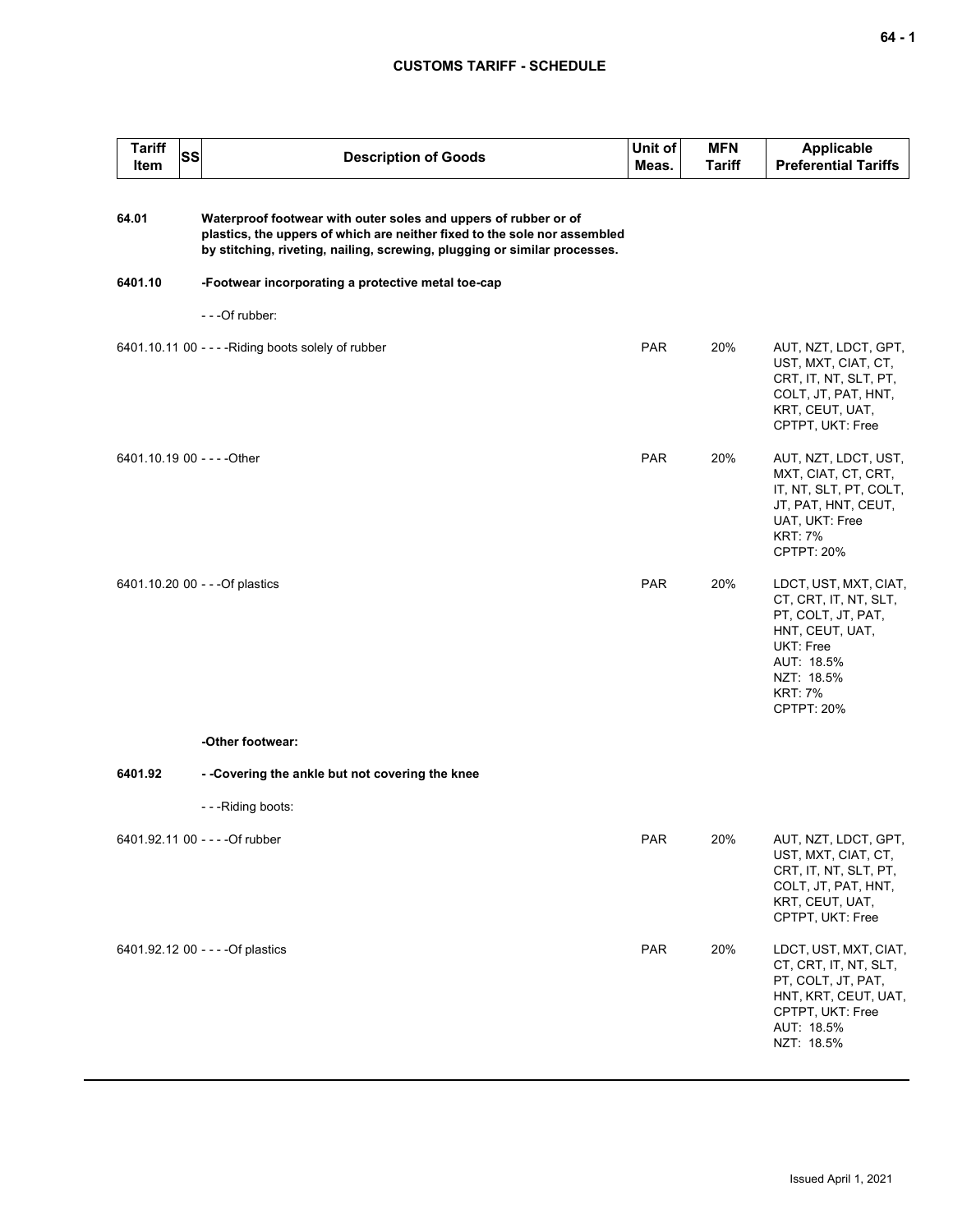| <b>Tariff</b><br>Item       | SS | <b>Description of Goods</b>                                                                       | Unit of<br>Meas. | <b>MFN</b><br><b>Tariff</b> | <b>Applicable</b><br><b>Preferential Tariffs</b>                                                                                                      |
|-----------------------------|----|---------------------------------------------------------------------------------------------------|------------------|-----------------------------|-------------------------------------------------------------------------------------------------------------------------------------------------------|
|                             |    | 6401.92.20 00 - - - Downhill ski-boots                                                            | PAR              | Free                        | AUT, NZT, LDCT, GPT,<br>UST, MXT, CIAT, CT,<br>CRT, IT, NT, SLT, PT,<br>COLT, JT, PAT, HNT,<br>KRT, CEUT, UAT,<br>CPTPT, UKT: Free                    |
|                             |    | $--$ Other:                                                                                       |                  |                             |                                                                                                                                                       |
|                             |    | 6401.92.91 00 - - - - Of rubber                                                                   | <b>PAR</b>       | 20%                         | AUT, NZT, LDCT, UST,<br>MXT, CIAT, CT, CRT,<br>IT, NT, SLT, PT, COLT,<br>JT, PAT, HNT, CEUT,<br>UAT, UKT: Free<br><b>KRT: 7%</b><br><b>CPTPT: 20%</b> |
|                             |    | 6401.92.92 00 - - - - Of plastics                                                                 | <b>PAR</b>       | Free                        | AUT, NZT, LDCT, UST,<br>MXT, CIAT, CT, CRT,<br>IT, NT, SLT, PT, COLT,<br>JT, PAT, HNT, KRT,<br>CEUT, UAT, UKT: Free<br><b>CPTPT: 20%</b>              |
| 6401.99                     |    | - -Other                                                                                          |                  |                             |                                                                                                                                                       |
|                             |    | ---Of rubber:                                                                                     |                  |                             |                                                                                                                                                       |
|                             |    | 6401.99.11 00 - - - - Riding boots solely of rubber                                               | <b>PAR</b>       | 20%                         | AUT, NZT, LDCT, GPT,<br>UST, MXT, CIAT, CT,<br>CRT, IT, NT, SLT, PT,<br>COLT, JT, PAT, HNT,<br>KRT, CEUT, UAT,<br>CPTPT, UKT: Free                    |
|                             |    | 6401.99.12 00 - - - - Unfinished footwear consisting of an outer sole and an incomplete upper PAR |                  | Free                        | LDCT, UST, MXT, CIAT,<br>CT, CRT, IT, NT, SLT,<br>PT, COLT, JT, PAT,<br>HNT, KRT, CEUT, UAT,<br>UKT: Free<br><b>CPTPT: 10%</b>                        |
| 6401.99.19 00 - - - - Other |    |                                                                                                   | <b>PAR</b>       | 20%                         | AUT, NZT, LDCT, UST,<br>MXT, CIAT, CT, CRT,<br>IT, NT, SLT, PT, COLT,<br>JT, PAT, HNT, CEUT,<br>UAT, UKT: Free<br><b>KRT: 7%</b><br><b>CPTPT: 20%</b> |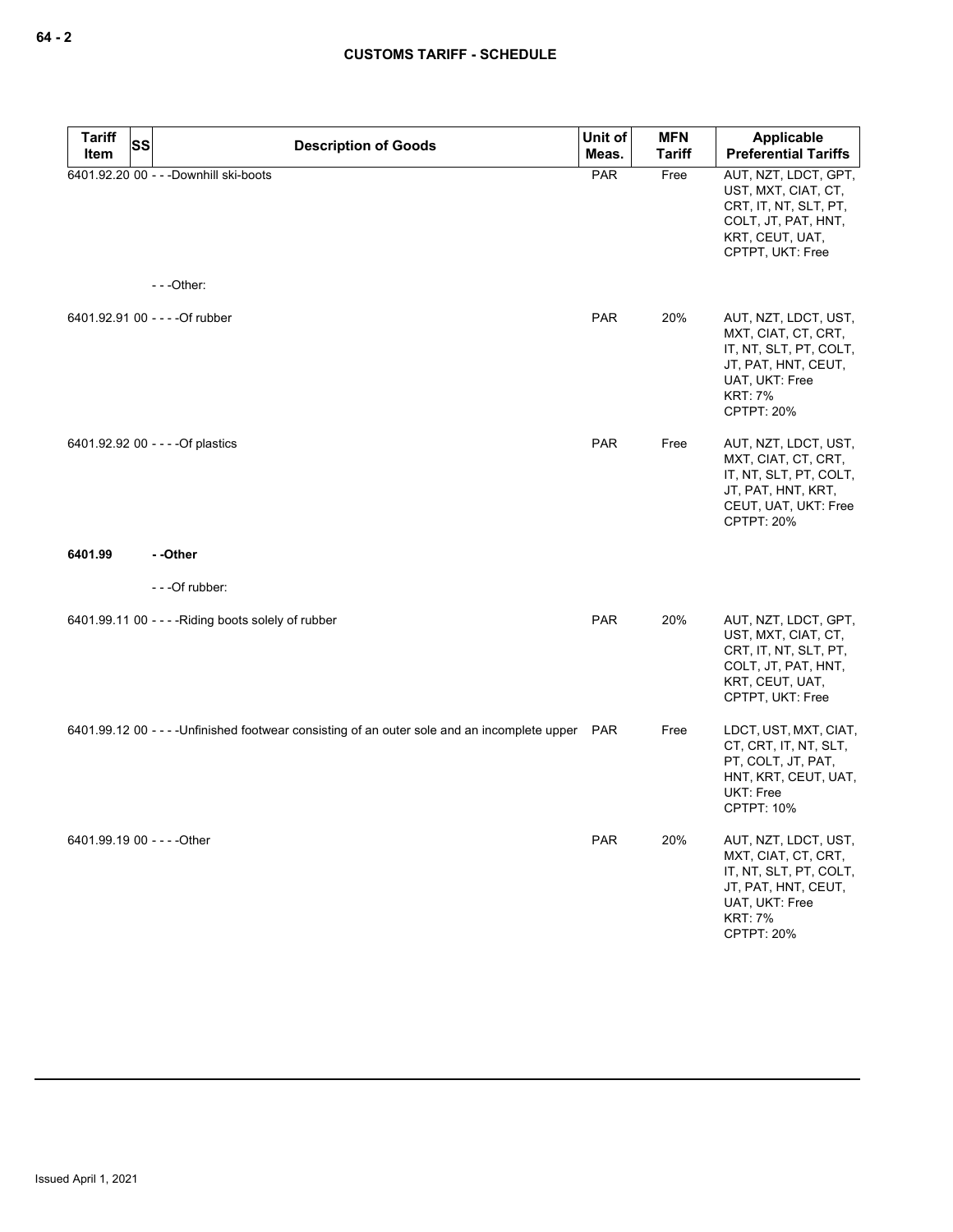| <b>Tariff</b><br>Item       | <b>SS</b> | <b>Description of Goods</b>                                                      | Unit of<br>Meas. | <b>MFN</b><br><b>Tariff</b> | <b>Applicable</b><br><b>Preferential Tariffs</b>                                                                                                                 |
|-----------------------------|-----------|----------------------------------------------------------------------------------|------------------|-----------------------------|------------------------------------------------------------------------------------------------------------------------------------------------------------------|
|                             |           | 6401.99.20 00 - - - Of plastics                                                  | PAR              | 20%                         | LDCT, UST, MXT, CIAT,<br>CT, CRT, IT, NT, SLT,<br>PT, COLT, JT, PAT,<br>HNT, CEUT, UAT,<br>UKT: Free<br>AUT: 18.5%<br>NZT: 18.5%<br><b>KRT: 7%</b><br>CPTPT: 20% |
| 64.02                       |           | Other footwear with outer soles and uppers of rubber or plastics.                |                  |                             |                                                                                                                                                                  |
|                             |           | -Sports footwear:                                                                |                  |                             |                                                                                                                                                                  |
|                             |           | 6402.12.00 00 - - Ski-boots, cross-country ski footwear and snowboard boots      | <b>PAR</b>       | Free                        | AUT, NZT, LDCT, GPT,<br>UST, MXT, CIAT, CT,<br>CRT, IT, NT, SLT, PT,<br>COLT, JT, PAT, HNT,<br>KRT, CEUT, UAT,<br>CPTPT, UKT: Free                               |
| 6402.19                     |           | - -Other                                                                         |                  |                             |                                                                                                                                                                  |
|                             |           | 6402.19.10 00 - - - Soccer, other football, baseball or bowling footwear         | <b>PAR</b>       | 17.5%                       | LDCT, UST, MXT, CIAT,<br>CT, CRT, IT, NT, SLT,<br>PT, COLT, JT, PAT,<br>HNT, KRT, CEUT, UAT,<br>CPTPT, UKT: Free<br>AUT: 13%<br>NZT: 13%                         |
| 6402.19.90 00 - - - Other   |           |                                                                                  | <b>PAR</b>       | 17.5%                       | LDCT, UST, MXT, CIAT,<br>CT, CRT, IT, NT, SLT,<br>PT, COLT, JT, PAT,<br>HNT, KRT, CEUT, UAT,<br>CPTPT, UKT: Free<br>AUT: 13%<br>NZT: 13%                         |
| 6402.20                     |           | -Footwear with upper straps or thongs assembled to the sole by means<br>of plugs |                  |                             |                                                                                                                                                                  |
|                             |           | - - - Of rubber:                                                                 |                  |                             |                                                                                                                                                                  |
|                             |           | 6402.20.11 00 - - - - Sandals solely of rubber                                   | <b>PAR</b>       | 16%                         | LDCT, GPT, UST, MXT,<br>CIAT, CT, CRT, IT, NT,<br>SLT, PT, COLT, JT,<br>PAT, HNT, KRT, CEUT,<br>UAT, CPTPT,<br>UKT: Free                                         |
| 6402.20.19 00 - - - - Other |           |                                                                                  | <b>PAR</b>       | 16%                         | LDCT, UST, MXT, CIAT,<br>CT, CRT, IT, NT, SLT,<br>PT, COLT, JT, PAT,<br>HNT, KRT, CEUT, UAT,<br>CPTPT, UKT: Free                                                 |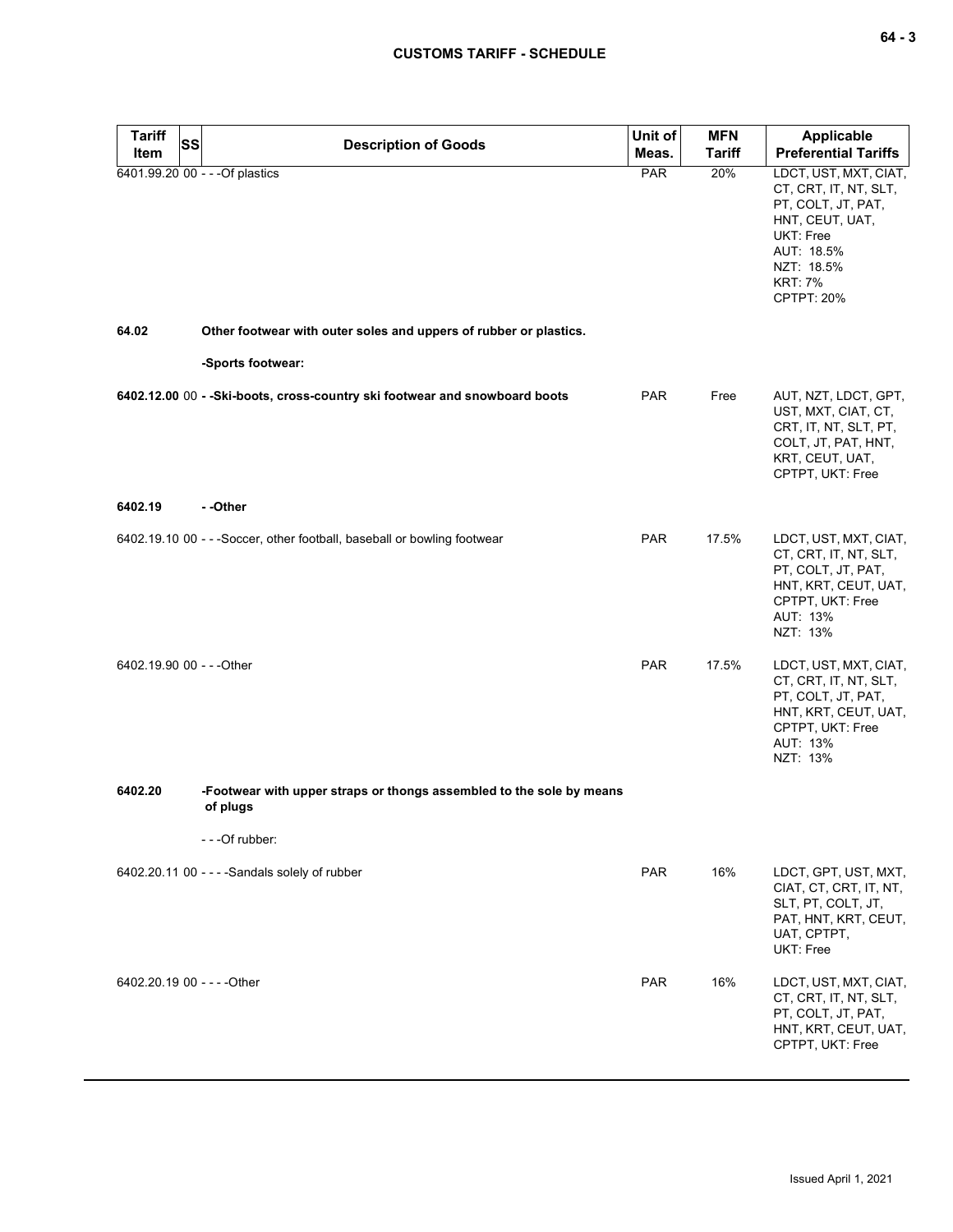| <b>Tariff</b><br>Item | <b>SS</b><br><b>Description of Goods</b>                     | Unit of<br>Meas.                | <b>MFN</b><br><b>Tariff</b> | Applicable<br><b>Preferential Tariffs</b>                                                                                                                        |
|-----------------------|--------------------------------------------------------------|---------------------------------|-----------------------------|------------------------------------------------------------------------------------------------------------------------------------------------------------------|
|                       | 6402.20.20 00 - - - Of plastics                              | PAR                             | 18%                         | LDCT, UST, MXT, CIAT,<br>CT, CRT, IT, NT, SLT,<br>PT, COLT, JT, PAT,<br>HNT, KRT, CEUT, UAT,<br>CPTPT, UKT: Free<br>AUT: 13.5%<br>NZT: 13.5%                     |
|                       | -Other footwear:                                             |                                 |                             |                                                                                                                                                                  |
| 6402.91               | - - Covering the ankle                                       |                                 |                             |                                                                                                                                                                  |
|                       | 6402.91.10 00 - - - Incorporating a protective metal toe-cap | <b>PAR</b>                      | 17.5%                       | LDCT, UST, MXT, CIAT,<br>CT, CRT, IT, NT, SLT,<br>PT, COLT, JT, PAT,<br>HNT, CEUT, UAT,<br>UKT: Free<br>AUT: 8.5%<br>NZT: 8.5%<br><b>KRT: 6%</b><br>CPTPT: 17.5% |
| 6402.91.90            | $- -$ Other                                                  |                                 | 17.5%                       | LDCT, UST, MXT, CIAT,<br>CT, CRT, IT, NT, SLT,<br>PT, COLT, JT, PAT,<br>HNT, CEUT, UAT,<br>CPTPT, UKT: Free<br>AUT: 13%<br>NZT: 13%<br><b>KRT: 6%</b>            |
|                       |                                                              | <b>PAR</b><br><b>PAR</b><br>PAR |                             |                                                                                                                                                                  |
| 6402.99               | - -Other                                                     |                                 |                             |                                                                                                                                                                  |
|                       | 6402.99.10 00 - - - Incorporating a protective metal toe-cap | <b>PAR</b>                      | 17.5%                       | LDCT, UST, MXT, CIAT,<br>CT, CRT, IT, NT, SLT,<br>PT, COLT, JT, PAT,<br>HNT, CEUT, UAT,<br>CPTPT, UKT: Free<br>AUI: 8.5%<br>NZT: 8.5%<br><b>KRT: 6%</b>          |
| 6402.99.90            | ---Other                                                     |                                 | 17.5%                       | LDCT, UST, MXT, CIAT,<br>CT, CRT, IT, NT, SLT,<br>PT, COLT, JT, PAT,<br>HNT, KRT, CEUT, UAT,<br>CPTPT, UKT: Free<br>AUT: 13.5%<br>NZT: 13.5%                     |
|                       | $---Other:$                                                  | <b>PAR</b>                      |                             |                                                                                                                                                                  |
|                       |                                                              | <b>PAR</b>                      |                             |                                                                                                                                                                  |
|                       |                                                              | <b>PAR</b><br><b>PAR</b>        |                             |                                                                                                                                                                  |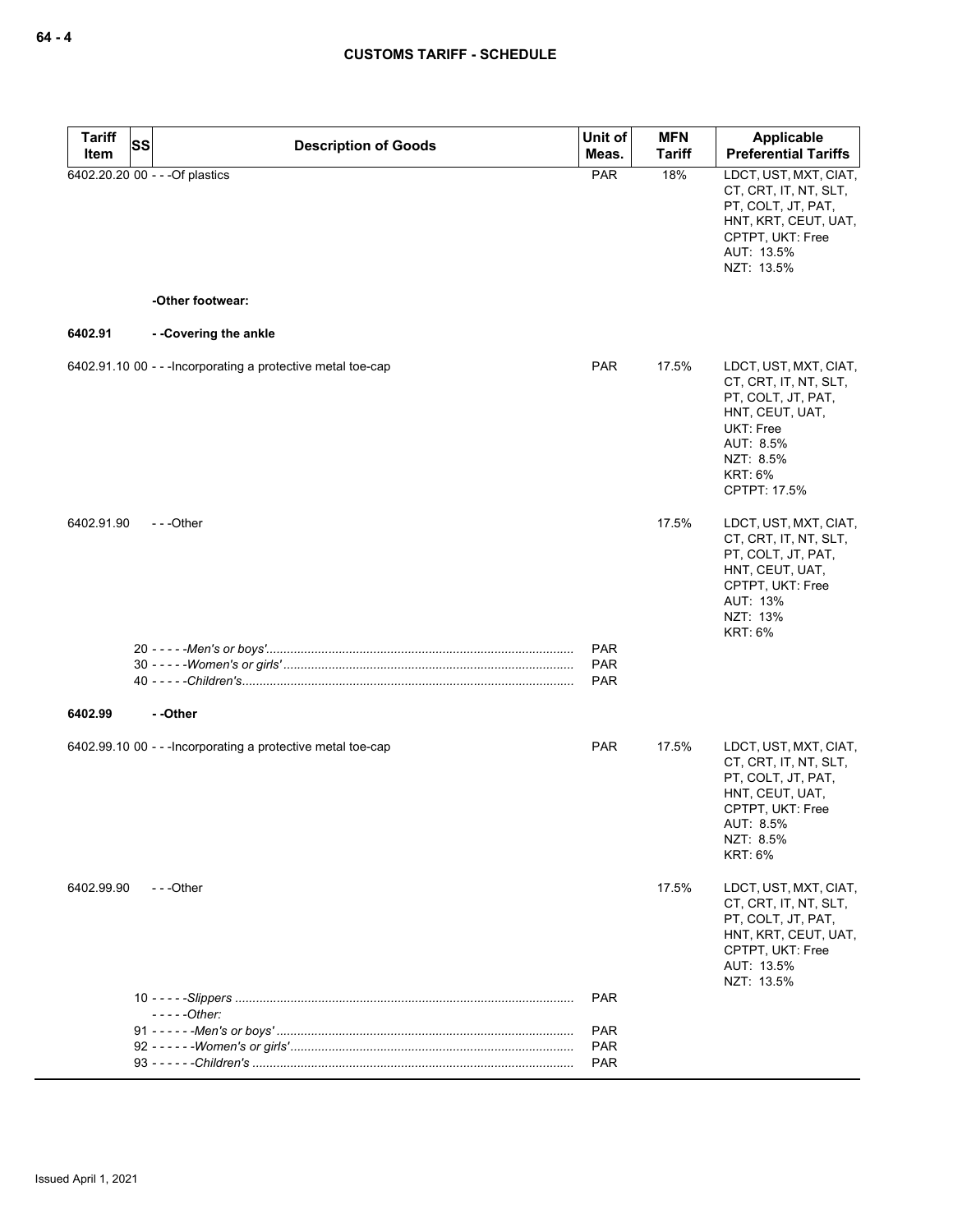| <b>Tariff</b><br><b>Item</b> | SS | <b>Description of Goods</b>                                                                                                                                   | Unit of<br>Meas.                       | <b>MFN</b><br>Tariff | <b>Applicable</b><br><b>Preferential Tariffs</b>                                                                                             |
|------------------------------|----|---------------------------------------------------------------------------------------------------------------------------------------------------------------|----------------------------------------|----------------------|----------------------------------------------------------------------------------------------------------------------------------------------|
| 64.03                        |    | Footwear with outer soles of rubber, plastics, leather or composition<br>leather and uppers of leather.                                                       |                                        |                      |                                                                                                                                              |
|                              |    | -Sports footwear:                                                                                                                                             |                                        |                      |                                                                                                                                              |
|                              |    | 6403.12.00 00 - - Ski-boots, cross-country ski footwear and snowboard boots                                                                                   | <b>PAR</b>                             | Free                 | AUT, NZT, LDCT, GPT,<br>UST, MXT, CIAT, CT,<br>CRT, IT, NT, SLT, PT,<br>COLT, JT, PAT, HNT,<br>KRT, CEUT, UAT,<br>CPTPT, UKT: Free           |
| 6403.19                      |    | - -Other                                                                                                                                                      |                                        |                      |                                                                                                                                              |
|                              |    | 6403.19.10 00 - - - For an individual with a defective or abnormal foot or ankle, when<br>purchased on the written order of a registered medical practitioner | <b>PAR</b>                             | Free                 | LDCT, GPT, UST, MXT,<br>CIAT, CT, CRT, IT, NT,<br>SLT, PT, COLT, JT,<br>PAT, HNT, KRT, CEUT,<br>UAT, CPTPT,<br>UKT: Free                     |
| 6403.19.20                   |    | --Other footwear for riding, golfing, hiking, climbing, curling, bowling, skating<br>or training including track and running                                  |                                        | 18%                  | LDCT, UST, MXT, CIAT,<br>CT, CRT, IT, NT, SLT,<br>PT, COLT, JT, PAT,<br>HNT, KRT, CEUT, UAT,<br>CPTPT, UKT: Free<br>AUT: 13.5%<br>NZT: 13.5% |
|                              |    |                                                                                                                                                               | <b>PAR</b>                             |                      |                                                                                                                                              |
|                              |    |                                                                                                                                                               | <b>PAR</b><br><b>PAR</b><br><b>PAR</b> |                      |                                                                                                                                              |
| 6403.19.90 00 - - - Other    |    |                                                                                                                                                               | <b>PAR</b>                             | 18%                  | LDCT, UST, MXT, CIAT,<br>CT, CRT, IT, NT, SLT,<br>PT, COLT, JT, PAT,<br>HNT, KRT, CEUT, UAT,<br>CPTPT, UKT: Free<br>AUT: 13.5%<br>NZT: 13.5% |
|                              |    | 6403.20.00 00 -Footwear with outer soles of leather, and uppers which consist of<br>leather straps across the instep and around the big toe                   | <b>PAR</b>                             | 18%                  | LDCT, UST, MXT, CIAT,<br>CT, CRT, IT, NT, SLT,<br>PT, COLT, JT, PAT,<br>HNT, KRT, CEUT, UAT,<br>CPTPT, UKT: Free<br>AUT: 13.5%<br>NZT: 13.5% |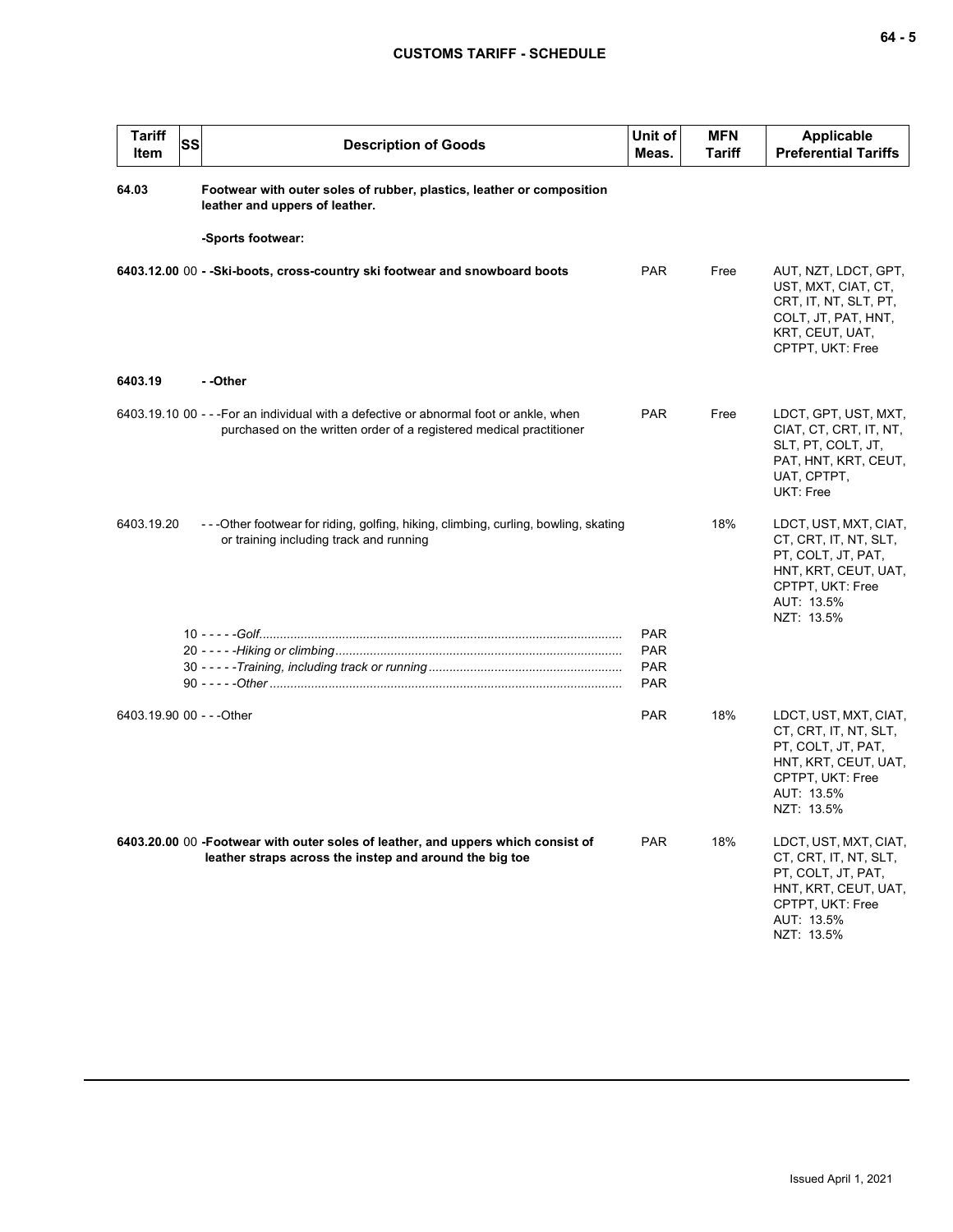| <b>Tariff</b><br><b>Item</b> | SS | <b>Description of Goods</b>                                                                                                                                                                                                                                                                                                                                                                                                                         | Unit of<br>Meas. | <b>MFN</b><br><b>Tariff</b> | <b>Applicable</b><br><b>Preferential Tariffs</b>                                                                                                             |
|------------------------------|----|-----------------------------------------------------------------------------------------------------------------------------------------------------------------------------------------------------------------------------------------------------------------------------------------------------------------------------------------------------------------------------------------------------------------------------------------------------|------------------|-----------------------------|--------------------------------------------------------------------------------------------------------------------------------------------------------------|
|                              |    | 6403.40.00 00 -Other footwear, incorporating a protective metal toe-cap                                                                                                                                                                                                                                                                                                                                                                             | <b>PAR</b>       | 18%                         | LDCT, UST, MXT, CIAT,<br>CT, CRT, IT, NT, SLT,<br>PT, COLT, JT, PAT,<br>HNT, CEUT, UAT,<br>UKT: Free<br>AUT: 13.5%<br>NZT: 13.5%<br>KRT: 6.5%<br>CPTPT: 7.5% |
|                              |    | -Other footwear with outer soles of leather:                                                                                                                                                                                                                                                                                                                                                                                                        |                  |                             |                                                                                                                                                              |
| 6403.51                      |    | --Covering the ankle                                                                                                                                                                                                                                                                                                                                                                                                                                |                  |                             |                                                                                                                                                              |
| 6403.51.10 00 - - - Slippers |    |                                                                                                                                                                                                                                                                                                                                                                                                                                                     | <b>PAR</b>       | 18%                         | LDCT, UST, MXT, CIAT,<br>CT, CRT, IT, NT, SLT,<br>PT, COLT, JT, PAT,<br>HNT, KRT, CEUT, UAT,<br>UKT: Free<br>AUT: 13.5%<br>NZT: 13.5%<br><b>CPTPT: 11%</b>   |
| 6403.51.90 00 - - - Other    |    |                                                                                                                                                                                                                                                                                                                                                                                                                                                     | <b>PAR</b>       | 18%                         | LDCT, UST, MXT, CIAT,<br>CT, CRT, IT, NT, SLT,<br>PT, COLT, JT, PAT,<br>HNT, KRT, CEUT, UAT,<br>CPTPT, UKT: Free<br>AUT: 13.5%<br>NZT: 13.5%                 |
| 6403.59                      |    | - -Other                                                                                                                                                                                                                                                                                                                                                                                                                                            |                  |                             |                                                                                                                                                              |
|                              |    | 6403.59.10 00 - - - For an individual with a defective or abnormal foot or ankle, when<br>purchased on the written order of a registered medical practitioner;<br>Pointe shoes or block toe shoes, for professional dancers employed by<br>full-time dance companies which meet Canada Council standards of<br>professionalism or for ballet students in full-time attendance at a ballet<br>school which meets Canada Council curriculum standards | <b>PAR</b>       | Free                        | LDCT, GPT, UST, MXT,<br>CIAT, CT, CRT, IT, NT,<br>SLT, PT, COLT, JT,<br>PAT, HNT, KRT, CEUT,<br>UAT, CPTPT,<br>UKT: Free                                     |
|                              |    | 6403.59.20 00 - - - Other women's footwear, valued at \$30 or more per pair                                                                                                                                                                                                                                                                                                                                                                         | <b>PAR</b>       | 11%                         | LDCT, UST, MXT, CIAT,<br>CT, CRT, IT, NT, SLT,<br>PT, COLT, JT, PAT,<br>HNT, KRT, CEUT, UAT,<br>CPTPT, UKT: Free<br>AUT: 6.5%<br>NZT: 6.5%                   |

- - -Other: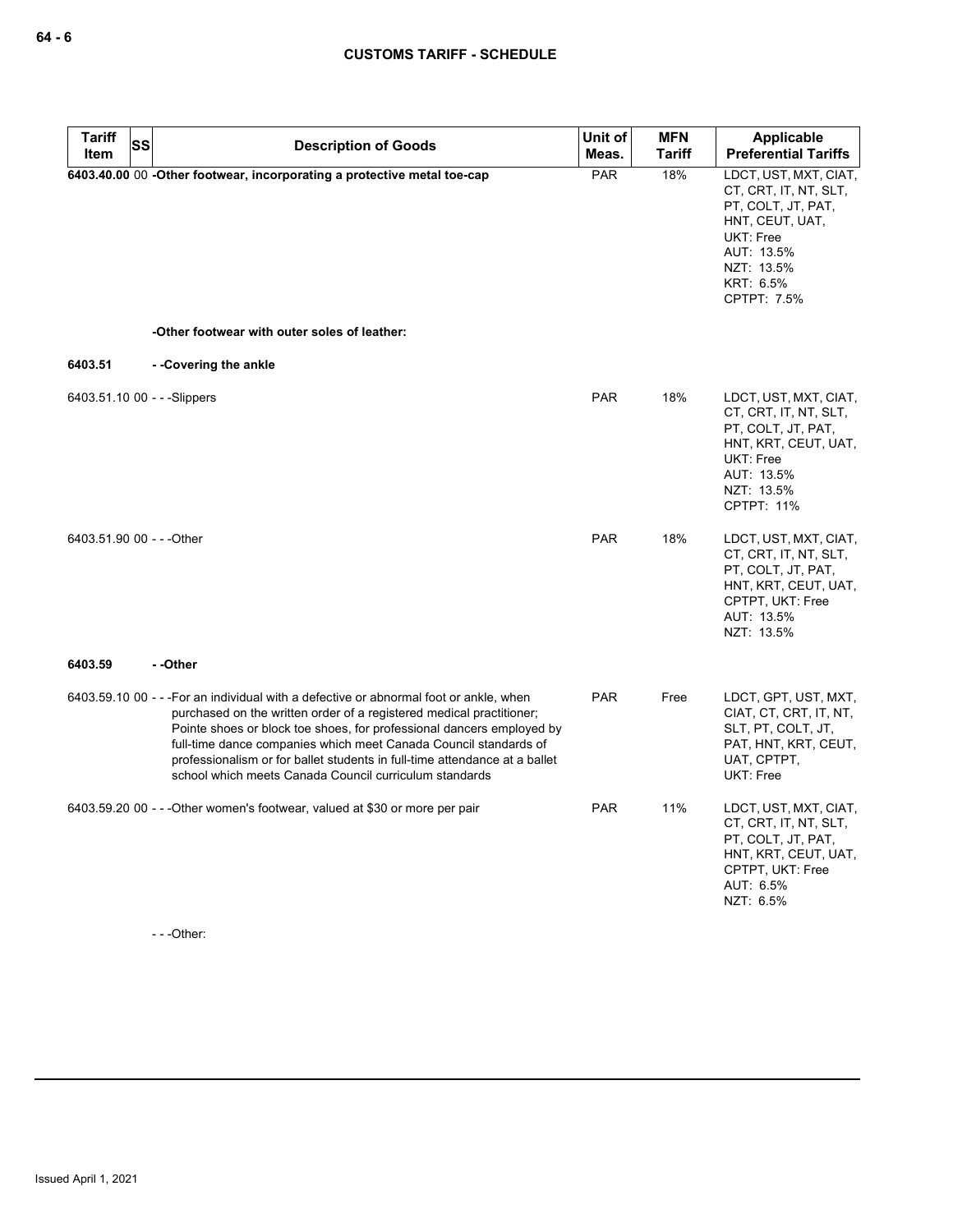| <b>Tariff</b> | SS | <b>Description of Goods</b>                                                                                                                                   | Unit of                                | <b>MFN</b>    | <b>Applicable</b>                                                                                                                                                   |
|---------------|----|---------------------------------------------------------------------------------------------------------------------------------------------------------------|----------------------------------------|---------------|---------------------------------------------------------------------------------------------------------------------------------------------------------------------|
| Item          |    |                                                                                                                                                               | Meas.                                  | <b>Tariff</b> | <b>Preferential Tariffs</b>                                                                                                                                         |
|               |    | 6403.59.91 00 - - - - Slippers                                                                                                                                | <b>PAR</b>                             | 18%           | LDCT, UST, MXT, CIAT,<br>CT, CRT, IT, NT, SLT,<br>PT, COLT, JT, PAT,<br>HNT, KRT, CEUT, UAT,<br>UKT: Free<br>AUT: 13.5%<br>NZT: 13.5%<br><b>CPTPT: 11%</b>          |
| 6403.59.99    |    | $- - -$ Other                                                                                                                                                 | <b>PAR</b><br><b>PAR</b>               | 18%           | LDCT, UST, MXT, CIAT,<br>CT, CRT, IT, NT, SLT,<br>PT, COLT, JT, PAT,<br>HNT, KRT, CEUT, UAT,<br>CPTPT, UKT: Free<br>AUT: 13.5%<br>NZT: 13.5%                        |
|               |    | -Other footwear:                                                                                                                                              |                                        |               |                                                                                                                                                                     |
| 6403.91.00    |    | --Covering the ankle<br>$---Other:$                                                                                                                           | <b>PAR</b><br><b>PAR</b><br><b>PAR</b> | 18%           | LDCT, UST, MXT, CIAT,<br>CT, CRT, IT, NT, SLT,<br>PT, COLT, JT, PAT,<br>HNT, CEUT, UAT,<br>UKT: Free<br>AUT: 13.5%<br>NZT: 13.5%<br>KRT: 6.5%<br><b>CPTPT: 4.5%</b> |
| 6403.99       |    | - -Other                                                                                                                                                      |                                        |               |                                                                                                                                                                     |
|               |    | 6403.99.10 00 - - - For an individual with a defective or abnormal foot or ankle, when<br>purchased on the written order of a registered medical practitioner | <b>PAR</b>                             | Free          | LDCT, GPT, UST, MXT,<br>CIAT, CT, CRT, IT, NT,<br>SLT, PT, COLT, JT,<br>PAT, HNT, KRT, CEUT,<br>UAT, CPTPT,<br>UKT: Free                                            |
|               |    | 6403.99.30 00 - - - Other women's footwear, valued at \$30 or more per pair                                                                                   | <b>PAR</b>                             | 11%           | LDCT, UST, MXT, CIAT,<br>CT, CRT, IT, NT, SLT,<br>PT, COLT, JT, PAT,<br>HNT, KRT, CEUT, UAT,<br>CPTPT, UKT: Free<br>AUT: 6.5%<br>NZT: 6.5%                          |

- - -Other: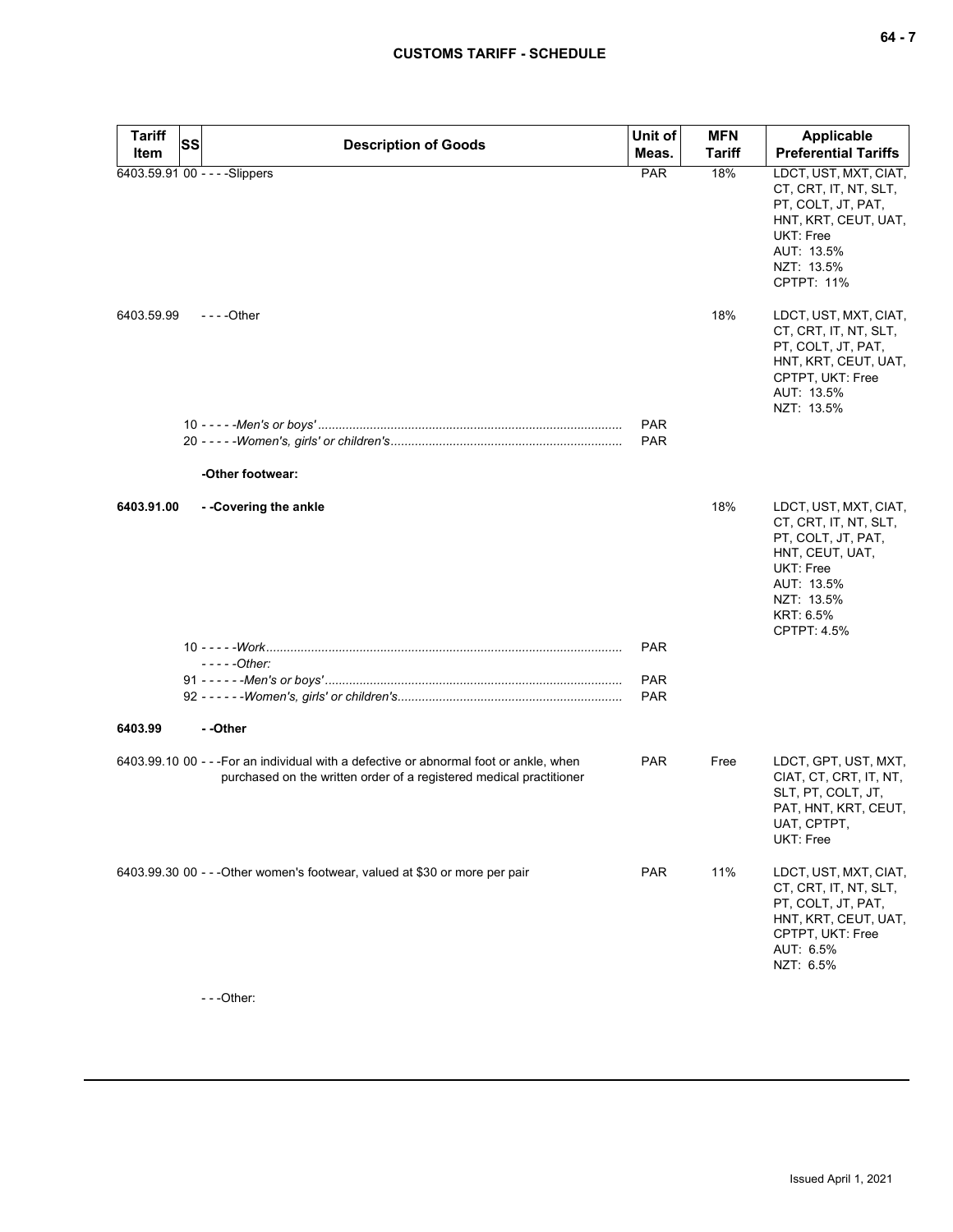| <b>Tariff</b>               | SS<br><b>Description of Goods</b>                                                                                                                                                                                                                                                                       | Unit of    | <b>MFN</b>    | Applicable                                                                                                                                                        |
|-----------------------------|---------------------------------------------------------------------------------------------------------------------------------------------------------------------------------------------------------------------------------------------------------------------------------------------------------|------------|---------------|-------------------------------------------------------------------------------------------------------------------------------------------------------------------|
| Item                        |                                                                                                                                                                                                                                                                                                         | Meas.      | <b>Tariff</b> | <b>Preferential Tariffs</b>                                                                                                                                       |
|                             | 6403.99.91 00 - - - - Slippers                                                                                                                                                                                                                                                                          | <b>PAR</b> | 18%           | LDCT, UST, MXT, CIAT,<br>CT, CRT, IT, NT, SLT,<br>PT, COLT, JT, PAT,<br>HNT, KRT, CEUT, UAT,<br><b>UKT: Free</b><br>AUT: 13.5%<br>NZT: 13.5%<br><b>CPTPT: 11%</b> |
| 6403.99.99                  | - - - - Other                                                                                                                                                                                                                                                                                           |            | 18%           | LDCT, UST, MXT, CIAT,<br>CT, CRT, IT, NT, SLT,<br>PT, COLT, JT, PAT,<br>HNT, KRT, CEUT, UAT,<br>CPTPT, UKT: Free<br>AUT: 13.5%<br>NZT: 13.5%                      |
|                             |                                                                                                                                                                                                                                                                                                         | <b>PAR</b> |               |                                                                                                                                                                   |
|                             |                                                                                                                                                                                                                                                                                                         | <b>PAR</b> |               |                                                                                                                                                                   |
| 64.04                       | Footwear with outer soles of rubber, plastics, leather or composition<br>leather and uppers of textile materials.                                                                                                                                                                                       |            |               |                                                                                                                                                                   |
|                             | -Footwear with outer soles of rubber or plastics:                                                                                                                                                                                                                                                       |            |               |                                                                                                                                                                   |
| 6404.11                     | --Sports footwear; tennis shoes, basketball shoes, gym shoes, training<br>shoes and the like                                                                                                                                                                                                            |            |               |                                                                                                                                                                   |
|                             | ---Footwear with outer soles solely of rubber and uppers of canvas, being a<br>heavy, plain weave or basket weave fabric, tightly woven with a minimum<br>per cent cover of 99%, solely of vegetable textile fibres, of a weight of<br>200 g/m <sup>2</sup> or more, excluding coatings or laminations: |            |               |                                                                                                                                                                   |
|                             | 6404.11.11 00 - - - - Hiking footwear                                                                                                                                                                                                                                                                   | <b>PAR</b> | 16%           | LDCT, UST, MXT, CIAT,<br>CT, CRT, IT, NT, SLT,<br>PT, COLT, JT, PAT,<br>HNT, KRT, CEUT, UAT,<br>CPTPT, UKT: Free<br>GPT: 13%                                      |
| 6404.11.19 00 - - - - Other |                                                                                                                                                                                                                                                                                                         | <b>PAR</b> | 16%           | LDCT, UST, MXT, CIAT,<br>CT, CRT, IT, NT, SLT,<br>PT, COLT, JT, PAT,<br>HNT, KRT, CEUT, UAT,<br>CPTPT, UKT: Free<br>GPT: 13%                                      |
|                             | ---Other:                                                                                                                                                                                                                                                                                               |            |               |                                                                                                                                                                   |
|                             | 6404.11.91 00 - - - - Hiking footwear                                                                                                                                                                                                                                                                   | <b>PAR</b> | 18%           | LDCT, UST, MXT, CIAT,<br>CT, CRT, IT, NT, SLT,<br>PT, COLT, JT, PAT,<br>HNT, KRT, CEUT, UAT,<br>CPTPT, UKT: Free<br>AUT: 13.5%<br>NZT: 13.5%                      |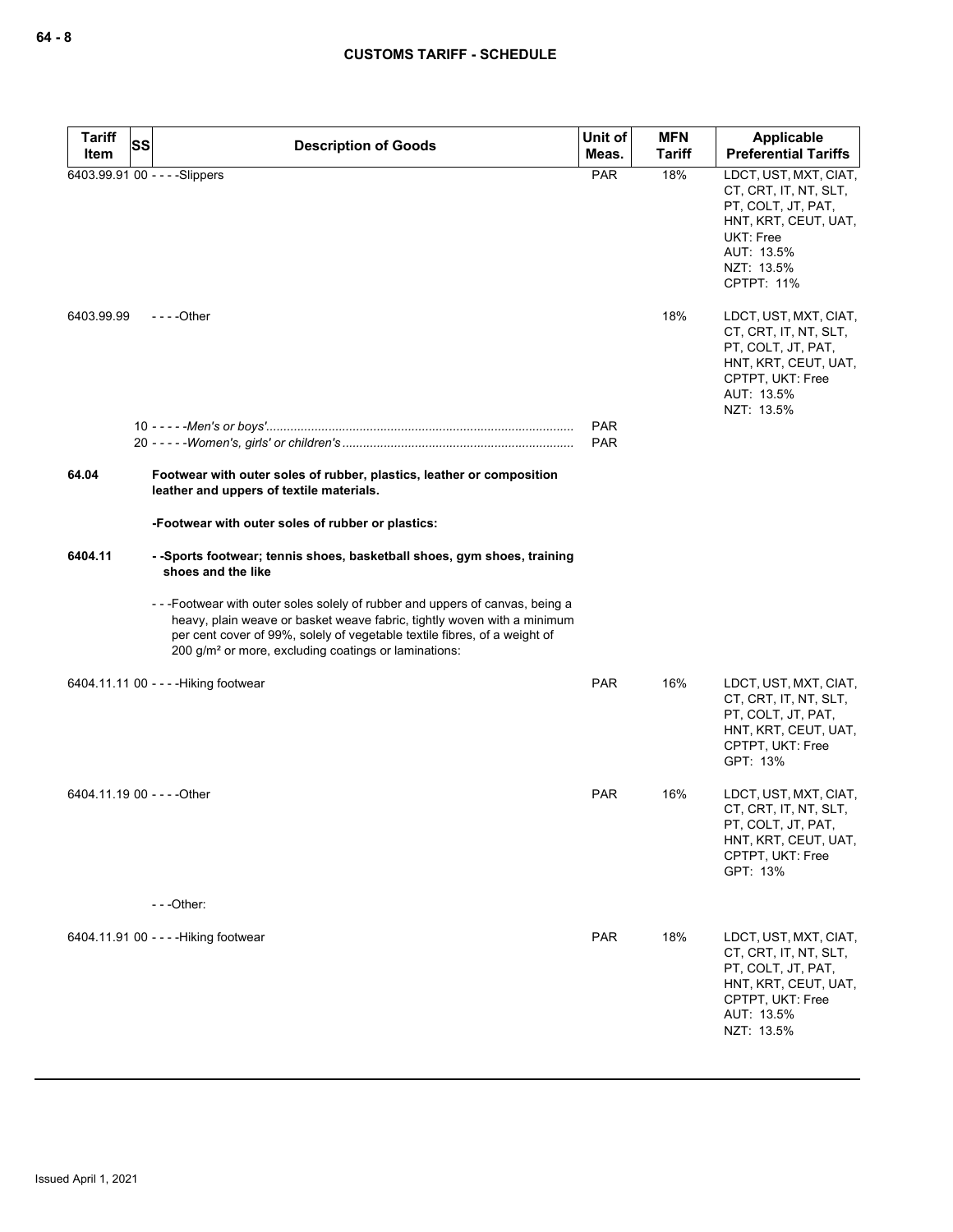| <b>Tariff</b><br>Item | <b>SS</b><br><b>Description of Goods</b>                                                                                                                                                                                                                                                                | Unit of<br>Meas.         | <b>MFN</b><br><b>Tariff</b> | <b>Applicable</b><br><b>Preferential Tariffs</b>                                                                                                                   |
|-----------------------|---------------------------------------------------------------------------------------------------------------------------------------------------------------------------------------------------------------------------------------------------------------------------------------------------------|--------------------------|-----------------------------|--------------------------------------------------------------------------------------------------------------------------------------------------------------------|
| 6404.11.99            | $--$ Other                                                                                                                                                                                                                                                                                              |                          | 18%                         | LDCT, UST, MXT, CIAT,<br>CT, CRT, IT, NT, SLT,<br>PT, COLT, JT, PAT,<br>HNT, KRT, CEUT, UAT,<br>CPTPT, UKT: Free<br>AUT: 13.5%<br>NZT: 13.5%                       |
|                       | -----Training, including track or running:                                                                                                                                                                                                                                                              | <b>PAR</b>               |                             |                                                                                                                                                                    |
|                       |                                                                                                                                                                                                                                                                                                         | PAR                      |                             |                                                                                                                                                                    |
|                       |                                                                                                                                                                                                                                                                                                         | <b>PAR</b>               |                             |                                                                                                                                                                    |
| 6404.19               | - -Other                                                                                                                                                                                                                                                                                                |                          |                             |                                                                                                                                                                    |
|                       | 6404.19.10 00 - - - For an individual with a defective or abnormal foot or ankle, when<br>purchased on the written order of a registered medical practitioner                                                                                                                                           | <b>PAR</b>               | Free                        | LDCT, GPT, UST, MXT,<br>CIAT, CT, CRT, IT, NT,<br>SLT, PT, COLT, JT,<br>PAT, HNT, KRT, CEUT,<br>UAT, CPTPT,<br>UKT: Free                                           |
| 6404.19.30            | - - - Other, with outer soles solely of rubber and uppers of canvas, being a<br>heavy, plain weave or basket weave fabric, tightly woven with a minimum<br>per cent cover of 99%, solely of vegetable textile fibres, of a weight of<br>200 g/m <sup>2</sup> or more, excluding coatings or laminations |                          | 16%                         | LDCT, UST, MXT, CIAT,<br>CT, CRT, IT, NT, SLT,<br>PT, COLT, JT, PAT,<br>HNT, KRT, CEUT, UAT,<br>CPTPT, UKT: Free<br>GPT: 13%                                       |
|                       |                                                                                                                                                                                                                                                                                                         | <b>PAR</b><br><b>PAR</b> |                             |                                                                                                                                                                    |
| 6404.19.90            | ---Other                                                                                                                                                                                                                                                                                                |                          | 18%                         | LDCT, UST, MXT, CIAT,<br>CT, CRT, IT, NT, SLT,<br>PT, COLT, JT, PAT,<br>HNT, CEUT, UAT,<br>UKT: Free<br>AUT: 13.5%<br>NZT: 13.5%<br>KRT: 6.5%<br><b>CPTPT: 18%</b> |
|                       |                                                                                                                                                                                                                                                                                                         | <b>PAR</b>               |                             |                                                                                                                                                                    |
|                       | $---Other$                                                                                                                                                                                                                                                                                              | PAR                      |                             |                                                                                                                                                                    |
|                       |                                                                                                                                                                                                                                                                                                         | <b>PAR</b>               |                             |                                                                                                                                                                    |
| 6404.20               | -Footwear with outer soles of leather or composition leather                                                                                                                                                                                                                                            |                          |                             |                                                                                                                                                                    |
|                       | 6404.20.10 00 - - -Pointe shoes or block toe shoes, for professional dancers employed by<br>full-time dance companies which meet Canada Council standards of<br>professionalism or for ballet students in full-time attendance at a ballet<br>school which meets Canada Council curriculum standards    | <b>PAR</b>               | Free                        | LDCT, GPT, UST, MXT,<br>CIAT, CT, CRT, IT, NT,<br>SLT, PT, COLT, JT,<br>PAT, HNT, KRT, CEUT,<br>UAT, CPTPT,<br>UKT: Free                                           |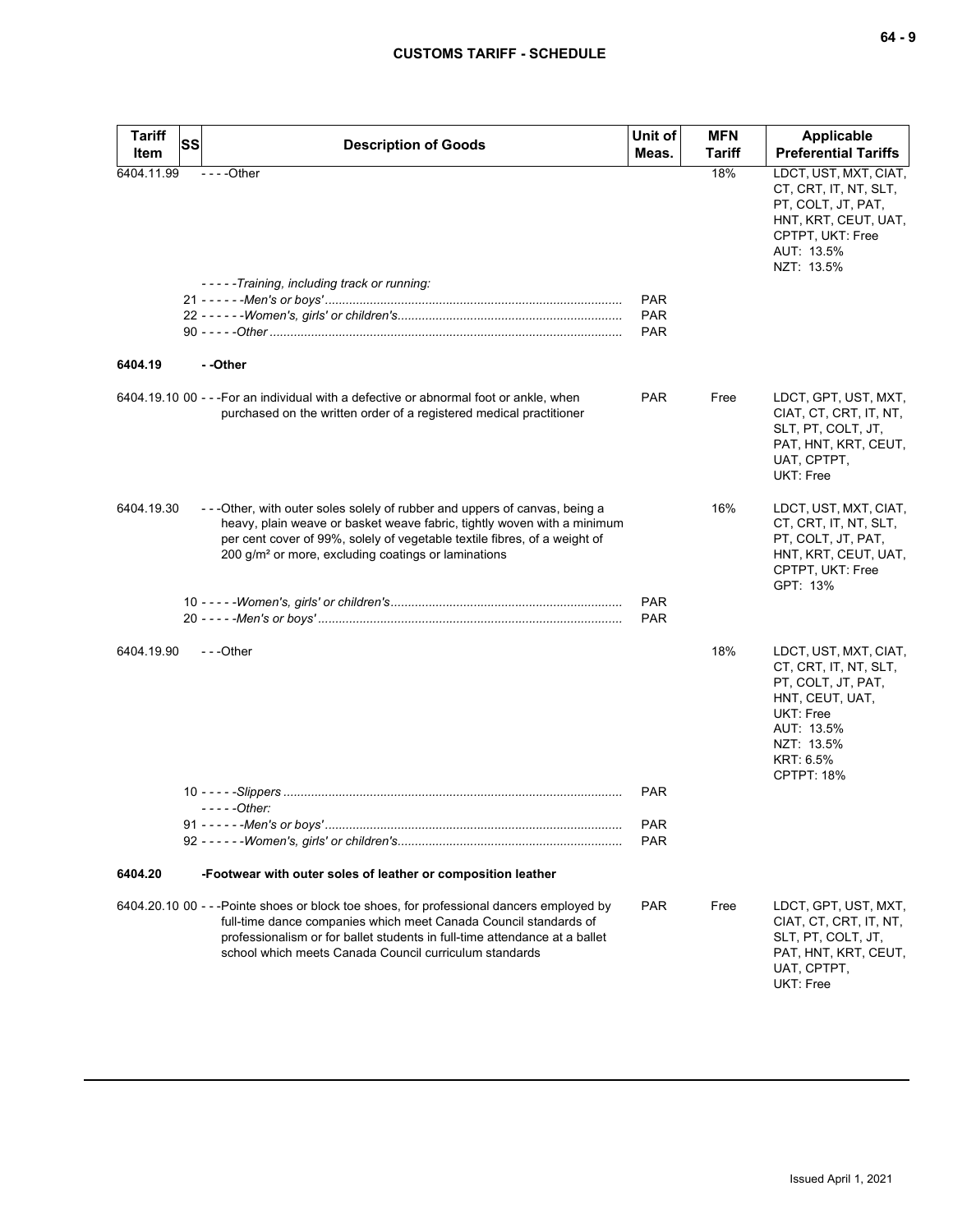| <b>Tariff</b><br><b>SS</b> | <b>Description of Goods</b>                                                                                                                                                                                                                                                                          | Unit of    | <b>MFN</b>    | Applicable                                                                                                                                   |
|----------------------------|------------------------------------------------------------------------------------------------------------------------------------------------------------------------------------------------------------------------------------------------------------------------------------------------------|------------|---------------|----------------------------------------------------------------------------------------------------------------------------------------------|
| Item                       |                                                                                                                                                                                                                                                                                                      | Meas.      | <b>Tariff</b> | <b>Preferential Tariffs</b>                                                                                                                  |
| 6404.20.90 00 - - - Other  |                                                                                                                                                                                                                                                                                                      | <b>PAR</b> | 18%           | LDCT, UST, MXT, CIAT,<br>CT, CRT, IT, NT, SLT,<br>PT, COLT, JT, PAT,<br>HNT, KRT, CEUT, UAT,<br>CPTPT, UKT: Free<br>AUT: 13.5%<br>NZT: 13.5% |
| 64.05                      | Other footwear.                                                                                                                                                                                                                                                                                      |            |               |                                                                                                                                              |
| 6405.10                    | -With uppers of leather or composition leather                                                                                                                                                                                                                                                       |            |               |                                                                                                                                              |
|                            | 6405.10.10 00 - - -Pointe shoes or block toe shoes, for professional dancers employed by<br>full-time dance companies which meet Canada Council standards of<br>professionalism or for ballet students in full-time attendance at a ballet<br>school which meets Canada Council curriculum standards | <b>PAR</b> | Free          | LDCT, GPT, UST, MXT,<br>CIAT, CT, CRT, IT, NT,<br>SLT, PT, COLT, JT,<br>PAT, HNT, KRT, CEUT,<br>UAT, CPTPT,<br>UKT: Free                     |
| 6405.10.90 00 - - - Other  |                                                                                                                                                                                                                                                                                                      | <b>PAR</b> | 18%           | LDCT, UST, MXT, CIAT,<br>CT, CRT, IT, NT, SLT,<br>PT, COLT, JT, PAT,<br>HNT, KRT, CEUT, UAT,<br>CPTPT, UKT: Free<br>AUT: 13.5%<br>NZT: 13.5% |
| 6405.20                    | -With uppers of textile materials                                                                                                                                                                                                                                                                    |            |               |                                                                                                                                              |
|                            | 6405.20.10 00 - - -Pointe shoes or block toe shoes, for professional dancers employed by<br>full-time dance companies which meet Canada Council standards of<br>professionalism or for ballet students in full-time attendance at a ballet<br>school which meets Canada Council curriculum standards | <b>PAR</b> | Free          | LDCT, GPT, UST, MXT,<br>CIAT, CT, CRT, IT, NT,<br>SLT, PT, COLT, JT,<br>PAT, HNT, KRT, CEUT,<br>UAT, CPTPT,<br>UKT: Free                     |
|                            | 6405.20.20 00 - - - Other footwear with outer soles and uppers of wool felt                                                                                                                                                                                                                          | <b>PAR</b> | 18%           | LDCT, UST, MXT, CIAT,<br>CT, CRT, IT, NT, SLT,<br>PT, COLT, JT, PAT,<br>HNT, KRT, CEUT, UAT,<br>CPTPT, UKT: Free<br>AUT: 13.5%<br>NZT: 13.5% |
| 6405.20.90 00 - - - Other  |                                                                                                                                                                                                                                                                                                      | <b>PAR</b> | 18%           | LDCT, UST, MXT, CIAT,<br>CT, CRT, IT, NT, SLT,<br>PT, COLT, JT, PAT,<br>HNT, KRT, CEUT, UAT,<br>CPTPT, UKT: Free<br>AUT: 13.5%<br>NZT: 13.5% |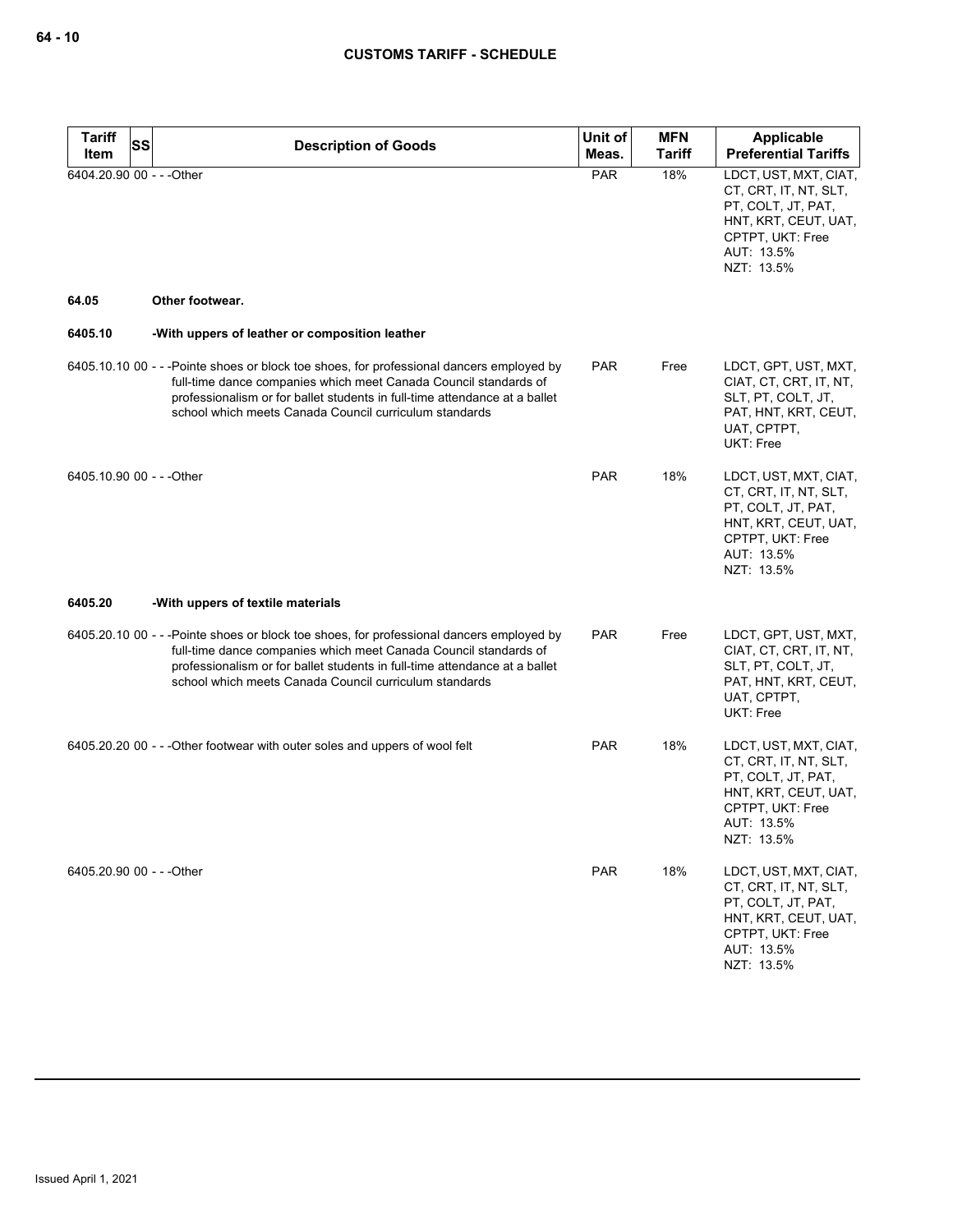| <b>Tariff</b><br>Item       | SS | <b>Description of Goods</b>                                                                                                                                                                                            | Unit of<br>Meas. | <b>MFN</b><br><b>Tariff</b> | <b>Applicable</b><br><b>Preferential Tariffs</b>                                                                                             |
|-----------------------------|----|------------------------------------------------------------------------------------------------------------------------------------------------------------------------------------------------------------------------|------------------|-----------------------------|----------------------------------------------------------------------------------------------------------------------------------------------|
| 6405.90.00 00 -Other        |    |                                                                                                                                                                                                                        | PAR              | 18%                         | LDCT, UST, MXT, CIAT,<br>CT, CRT, IT, NT, SLT,<br>PT, COLT, JT, PAT,<br>HNT, KRT, CEUT, UAT,<br>CPTPT, UKT: Free<br>AUT: 13.5%<br>NZT: 13.5% |
| 64.06                       |    | Parts of footwear (including uppers whether or not attached to soles<br>other than outer soles); removable in-soles, heel cushions and similar<br>articles; gaiters, leggings and similar articles, and parts thereof. |                  |                             |                                                                                                                                              |
| 6406.10                     |    | -Uppers and parts thereof, other than stiffeners                                                                                                                                                                       |                  |                             |                                                                                                                                              |
|                             |    | - - - Of textile materials:                                                                                                                                                                                            |                  |                             |                                                                                                                                              |
|                             |    | 6406.10.11 00 - - - - Uppers, the external surface of which is 50% or more of textile materials                                                                                                                        |                  | Free                        | LDCT, UST, MXT, CIAT,<br>CT, CRT, IT, NT, SLT,<br>JT, PAT, HNT, KRT,<br>CEUT, UAT, CPTPT,<br>UKT: Free                                       |
| 6406.10.19 00 - - - - Other |    |                                                                                                                                                                                                                        |                  | Free                        | LDCT, UST, MXT, CIAT,<br>CT, CRT, IT, NT, SLT,<br>PT, COLT, JT, PAT,<br>HNT, KRT, CEUT, UAT,<br>CPTPT, UKT: Free                             |
|                             |    | $- -$ Other:                                                                                                                                                                                                           |                  |                             |                                                                                                                                              |
|                             |    | 6406.10.91 00 - - - - Of leather or imitation leather, or combinations thereof, unlined or lined<br>with textile or other materials, for use in the manufacture of women's<br>cement lasted footwear                   |                  | 8%                          | LDCT, UST, MXT, CIAT,<br>CT, CRT, IT, NT, SLT,<br>PT, COLT, JT, PAT,<br>HNT, KRT, CEUT, UAT,<br>CPTPT, UKT: Free<br>GPT: 5%                  |
| 6406.10.99 00 - - - - Other |    |                                                                                                                                                                                                                        |                  | Free                        | LDCT, GPT, UST, MXT,<br>CIAT, CT, CRT, IT, NT,<br>SLT, PT, COLT, JT,<br>PAT, HNT, KRT, CEUT,<br>UAT, CPTPT,<br>UKT: Free                     |
|                             |    | 6406.20.00 00 -Outer soles and heels, of rubber or plastics                                                                                                                                                            | <b>PAR</b>       | Free                        | LDCT, GPT, UST, MXT,<br>CIAT, CT, CRT, IT, NT,<br>SLT, PT, COLT, JT,<br>PAT, HNT, KRT, CEUT,<br>UAT, CPTPT,<br>UKT: Free                     |

**6406.90 -Other**